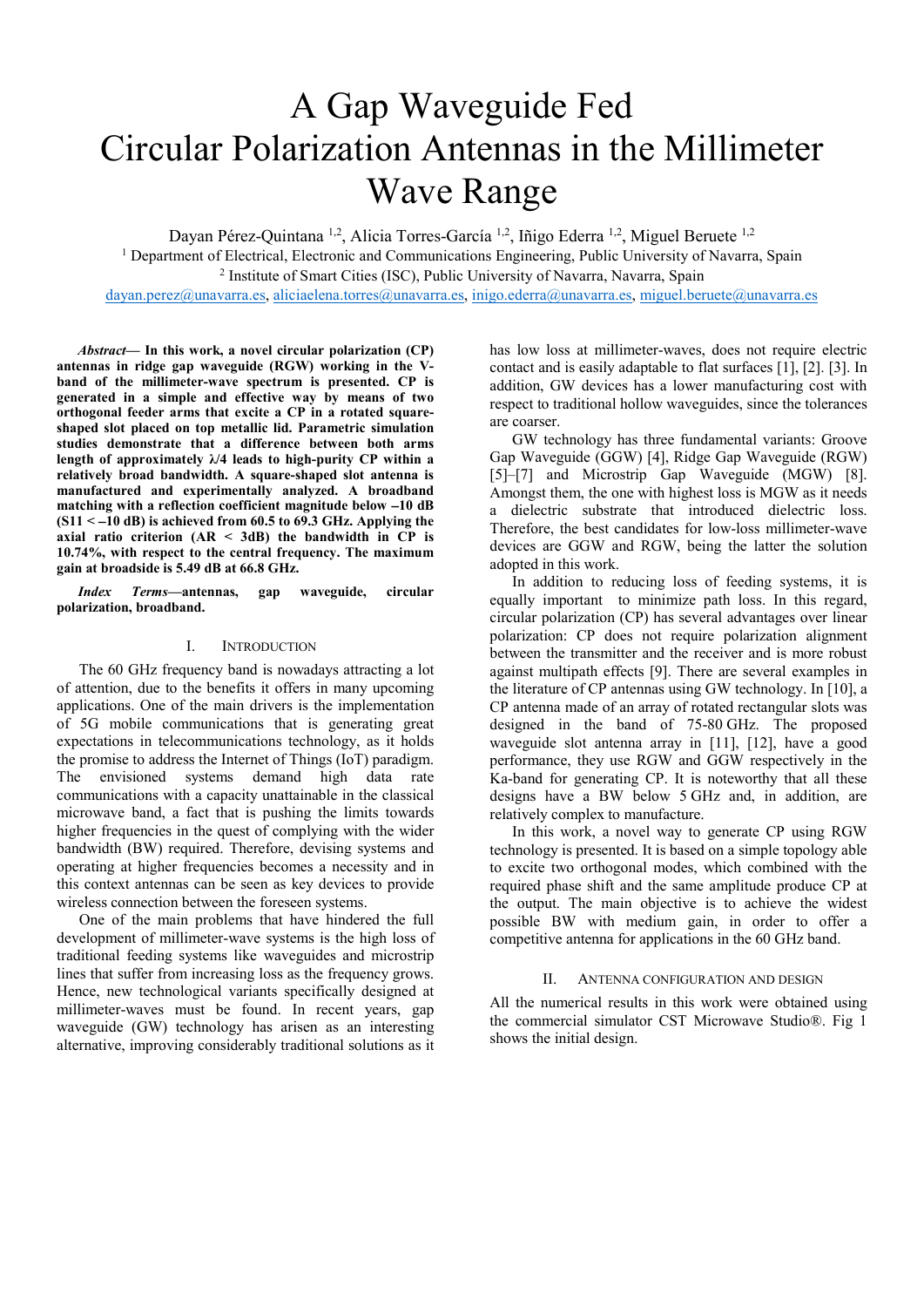

Fig 1. Schematic of the antennas (a) feeding face (b) radiation face. Detailed view of (c) left arm  $(l_a)$  and right arm  $(r_a)$  (d) square-shape slot (*s*) and pines.

The antenna is optimized to work in the V-band of the millimeter-wave range and its design is fully metallic (aluminum) to minimize loss. The antenna is fed from the bottom with a WR-15 waveguide, which couples the wave to the RGW through matching section shown in Fig. 1(a). This feeding system ends in two perpendicular arms of different lengths, which excite a rotated square-shaped aperture on the upper plate, Fig. 1(b). The wave is guided by the ridge and the periodic metallic pin structure depicted in Fig. 1(d), which is equivalent to a high-impedance surface

The two perpendicular arms mentioned above (shown in Fig.  $1(c)$  in combination with the square-shape slot are responsible for the generation of CP. Theoretically, a difference in length of  $\lambda$ /4 between both arms should excite two orthogonal modes, which combined induce a circularly polarized wave at the output.

A parametric study was performed to find the optimum length difference between the ending arms. The effect of the variation of the length of both arms  $(l_a \text{ and } r_a)$  and the slot length *s* on the antenna matching and the axial ratio is shown in Fig. 2. To ensure a good operation the first condition that must be fulfilled is having a reflection coefficient below  $-10$  dB (S<sub>11</sub> < -10 dB) in the operation band. In the cases studied, this criterion in the BW of interest is achieved when the difference between arms  $(l_a - r_a)$  was  $\lambda/4$  (blue and green curve Fig. 2(a)). Next, to have a good CP purity, the axial ratio criterion should be below 3dB. Fig. 2(b) shows that when the arms length difference is approximately  $\lambda/4$ , the AR curve is below 3 dB. In those cases, the CP BW (defined as the BW where  $AR < 3$  dB) is the best of all the studied cases (blue and green curves). Finally, the BW of the antenna is given by the overlap of both the matching BW and the CP BW: in the case the blue curve goes from 60.3 to 73.7 GHz  $(> 13$  GHz) and the green curve from 59 to 68.9 GHz  $(> 9$  GHz).



Fig. 2. Parametric simulations of both arms  $(l_a \text{ and } r_a)$  (a)  $S_{11}$  (b) Axial ratio. Parametric simulations of square-shape slot  $(s)$  (c)  $S<sub>11</sub>$  (d) Axial

A second parametric study considering the influence of the square-shape slot in the CP generation is realized. In this case, the arms values were kept constant and equal to  $l_a = 2$ mm and  $r_a = 0.82$  mm (blue curve Fig. 2(a), (b)). Fig. 2(c) shows that the square side *s*, has a strong influence on the reflection coefficient. For small values of *s,* there is impedance mismatch within all the considered BW. However, when *s* increases, the antenna impedance matching improves noticeably. Fig. 2(d) shows the effect of *s* on the AR. Although the polarization purity increases with *s*, it is observed that in all cases we have acceptable values of  $AR < 3$  dB in the BW of interest. These results demonstrate that CP critically depends on the length difference of the ending arms. The simulated radiation efficiency of the antenna in all cases studied is above 95%.

Finally, to fine-tune all the antenna dimensions a truth region framework optimization method (available in the



Fig. 3. Photographs showing a view of: (a) radiation face (b) Feeding face. Simulation and experimental results: (c) reflection coefficient (d) Axial Ratio and Realized Gain at broadside  $\varphi = 0^{\circ}$  and  $\theta = 0^{\circ}$ .